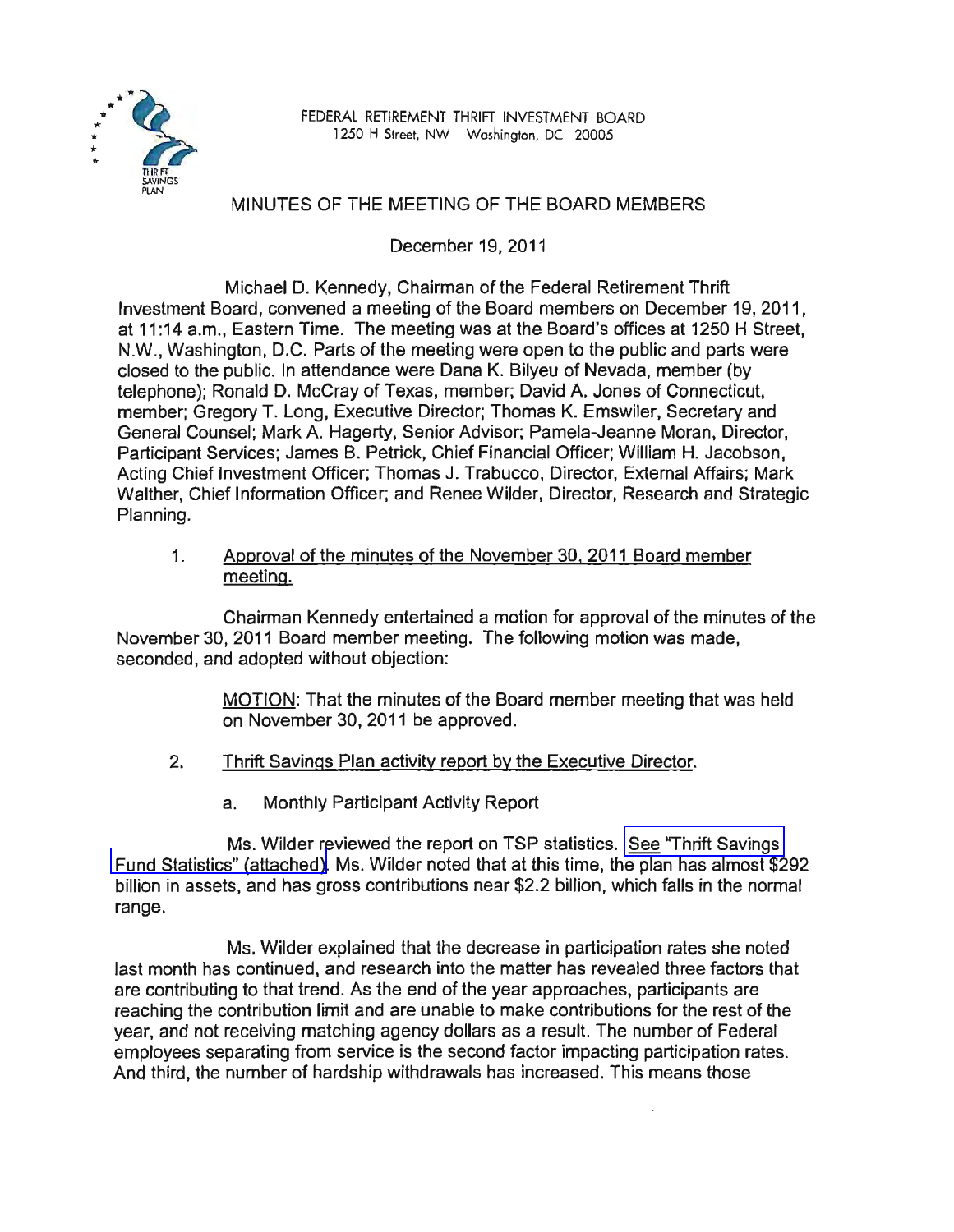participants are not contributing for a six month suspension period. Participation rates will continue to be monitored, but Ms. Wilder expects the number to increase in January as participants who maxed out begin contributing again.

b. Monthly Investment Performance Report

Mr. Long introduced Mr. Jacobson, who is serving as acting Chief Investment Officer in Ms. Ray's absence. Mr. Jacobson reviewed the December 9, [2011 memorandum, entitled "November 2011 Performance Review - G, F, C, S, I, and](www.frtib.gov/pdf/minutes/MM-2011Dec-Att2.pdf)  L Funds" (attached). The Fixed Income Fund had a larger tracking difference than usual in November because State Street, BlackRock's custodian, used an alternative pricing source for several sectors. This tracking error has since been reversed.

The Small Mid Cap Fund outperformed due to the optimization process. For the third month in a row there was a fair value adjustment in the International Fund, which resulted in a tracking difference against the Index which should reverse next month if there is no fair value adjustment at year end. The trading costs for all Funds were typical, with the I Fund experiencing significant trading costs, primarily from the effect of time zones.

The G Fund rate remains at one and three-quarters percent. As of the night of December 16, 2011, the C Fund was down approximately 1.1 percent, the S Fund was down 5.95 percent, and the I Fund was down 14.5 percent for the year-todate.

c. Legislative Report

Mr. Trabucco reported that Congress is dealing with end of year issues, and nothing involving the TSP is under review.

d. Review of the draft 2012 calendar

Mr. Long discussed upcoming events for the members of the Board, including a possible visit to see at least one of the two call centers and a meeting with the Department of Labor. Mr. Long discussed a meeting in May to talk about budget review, and a meeting in August for final budget discussion and approval.

3. Closed Session.

On a vote taken by the Chairman, the members closed the meeting at 11:33 a.m. for executive session.

At 1:05 p.m., upon completion of the executive session, the members reconvened the open portion of the meeting.